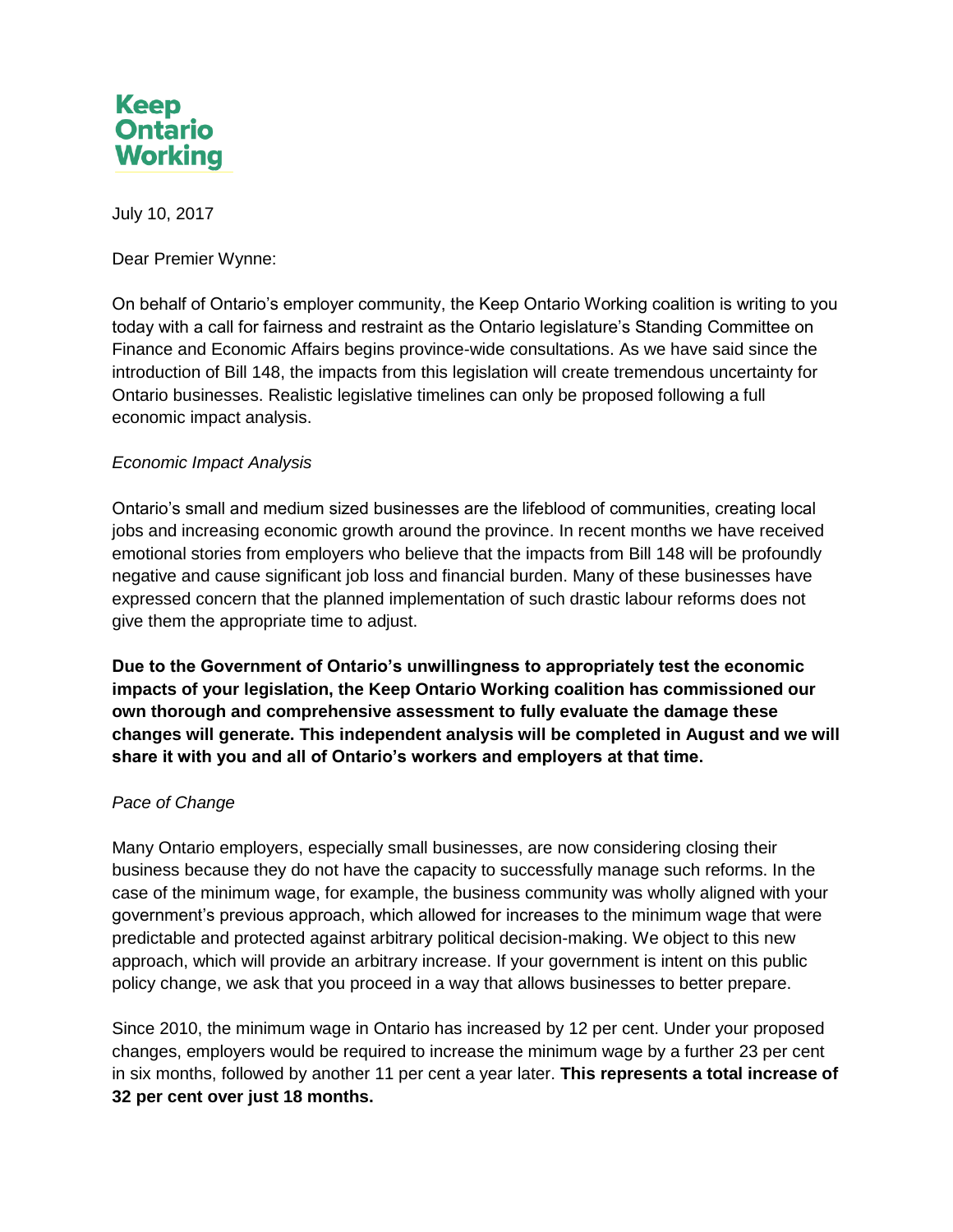## **Keep Ontario Working**

When looking at other jurisdictions who have introduced similar wage increases, the timelines for full implementation are significantly longer than ours. For example, the State of California is taking five years to increase their minimum wage by 50 per cent to \$15/hour with employers of less than 25 employees. Seattle has allowed for a 4-year implementation for a 36 per cent wage increase. However, even there, recent evidence by the National Bureau of Economic Research has suggested that the costs of the Seattle minimum wage increases outweigh the benefits by 3:1. In that instance, low-wage workers are losing \$125 per month due to less hours of work scheduled.

We know that over the planning period, especially with an increase to minimum wage, the cost of goods will rise, as will utility and occupancy costs (such as leases and ownership), as well as municipal taxes.

**To plan effectively and protect jobs, employers need predictability and time to adjust the cost of other inputs where we can. There is no way to absorb and adjust to a 32 per cent hit in less than 18 months, the bulk of which is an even more unmanageable 23 per cent increase a mere seven months out.**

Our concern surrounding the pace of change is not isolated to the minimum wage in Ontario, but encompasses all aspects of the legislation. We know that changes to other areas – such as equal pay for temporary and part time workers and scheduling – will carry significant new costs for employers, costs that must be contended with in order to avoid maximum job losses.

We urge you to slow the pace of the *Fair Workplaces and Better Jobs Act.* We are extremely concerned that the proposed legislation will have negative impacts on the growth of our province's economy, our people, and our communities. This does not demonstrate fairness.

**To demonstrate true fairness and compassion for workers, we must ensure Ontario has a strong economy to help create jobs and increase economic growth. Ontario's workers and employers deserve to truly understand the impact of your decisions. That is why we urge you not to rush these reforms, and to consider the economic impacts that will be revealed as a result of our comprehensive economic impact analysis in August.** 

We are committed to working collectively with your government to ensure that workers in this province can continue to prosper. For that to occur, we must continue to work together and ensure we are doing all we can to protect against job losses, increased costs to consumer goods, and economic hardship.

Sincerely: Keep Ontario Working coalition: